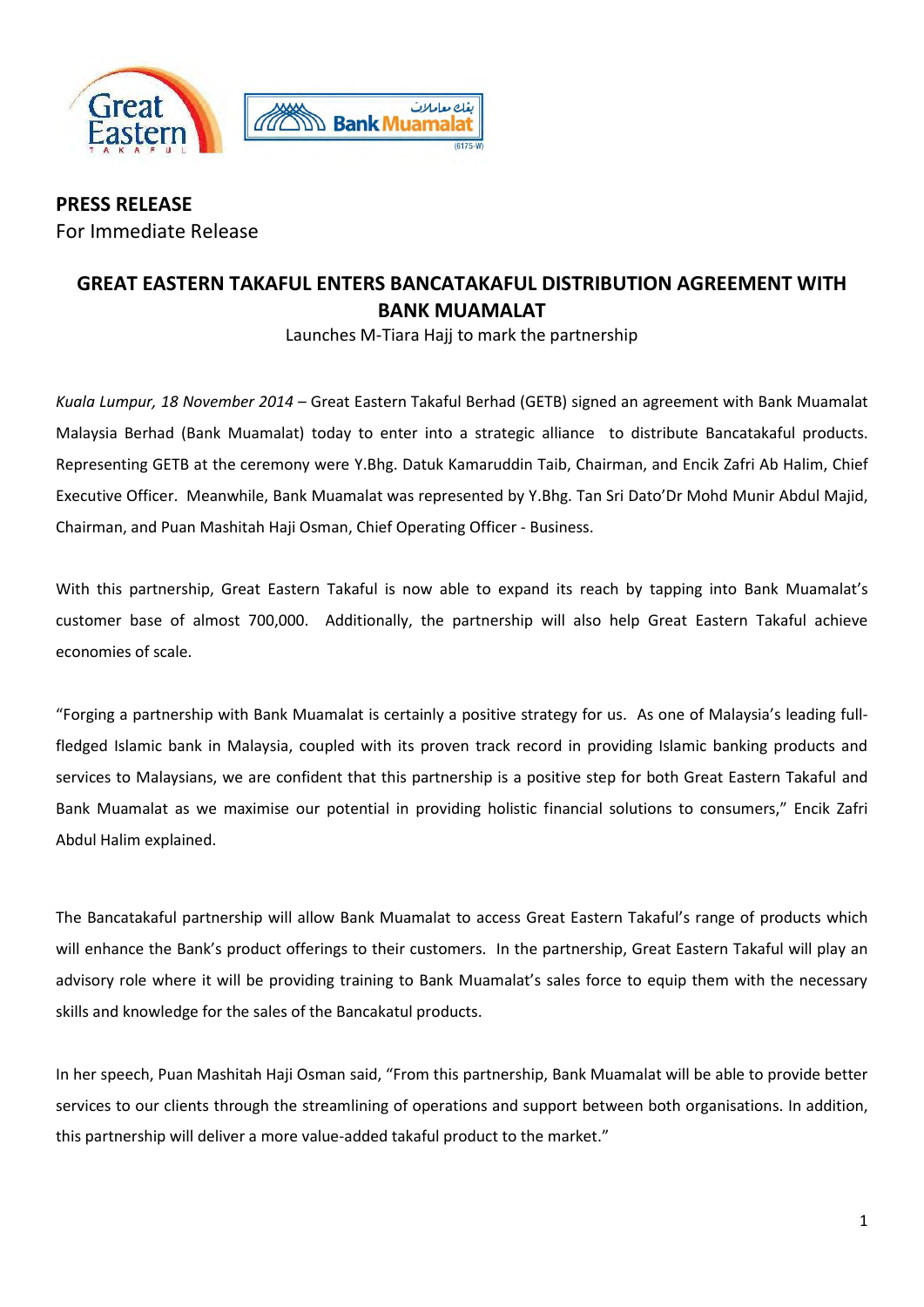To mark the beginning of their collaboration, Great Eastern Takaful and Bank Muamalat jointly launched M-Tiara Hajj, the first Family Takaful plan that will be offered under the partnership.

M-Tiara Hajj provides a range of protection and financial assistance benefits to Muslims who are preparing to perform their pilgrimage to Mecca. Contribution rate starts as low as RM100 per month, thus making this product highly accessible to all.

In addition to thesebenefits, M-Tiara Hajj also offers the *Adha* Benefit. Through this benefit, customers will receive a maximum of RM500 in cash from the Takaful Operator's Fund. The payment can be used towards financing the cost for a *Qurban* during *Eid-ul-Adha*. Customers will be given the option to perform the deed themselves or appoint Great Eastern Takaful as the agent.

"We expect to achieve substantial growth in terms of contribution with the launch of M-Tiara Hajj. With Bank Muamalat's resources and commitment, we are confident that we are able to achieve this target," said Encik Zafri.

-End-

\_\_\_\_\_\_\_\_\_\_\_\_\_\_\_\_\_\_\_\_\_\_\_\_\_\_\_\_\_\_\_\_\_\_\_\_\_\_\_\_\_\_\_\_\_\_\_\_\_\_\_\_\_\_\_\_\_\_\_\_\_\_\_\_\_\_\_\_\_\_\_\_\_\_\_\_\_\_\_\_\_\_\_\_\_\_\_

## About Great Eastern Takaful Berhad

Great Eastern Takaful Berhad (formerly known as Great Eastern Takaful Sdn Bhd) is a joint venture company between I Great Capital Holdings Sdn Bhd (i-Great), a subsidiary of Great Eastern Holdings Limited and Koperasi Angkatan Tentera (M) Berhad. Since its inception in 2010, the Company has made great strides where it was named the 'Best New Islamic Institution' in 2011; 'Best New Takaful Institution' in 2012; and 'Best Takaful Operator (Asia)' in 2013 at the Islamic Business & Finance Awards in Dubai.

## About Bank Muamalat Malaysia Berhad

Bank Muamalat is a leading Islamic bank, established on 1 October 1999, and is licensed under the Islamic Banking Act (IBA). As a full-fledged Islamic financial institution, the bank offers its customers a broad range of services, meeting the needs of both individuals and institutions.

In essence, Bank Muamalat provides individuals with services ranging from deposit accounts and asset management to financing needs such as for automobiles, homes as well as for personal use. The bank similarly offers corporate and institutional customers the full product assortment of a leading corporate and investment bank, from cash management, payment solutions including trade and export finance to international foreign exchange, financing and capital market transactions.

Bank Muamalat has presence nationwide via a network of almost 60 branches (including 8 kiosks), in addition to its electronic channel, encompassing i-Muamalat, the bank's internet banking solution, and e-Muamalat, available at almost 240 locations, referring to its network of ATMs, CDMs, and CDTs.

Bank Muamalat is a member of the DRB-HICOM Berhad Group where the public listed company owns 70% of the bank's shares with the remaining stake held by Khazanah Nasional Berhad, the nation's investment arm.